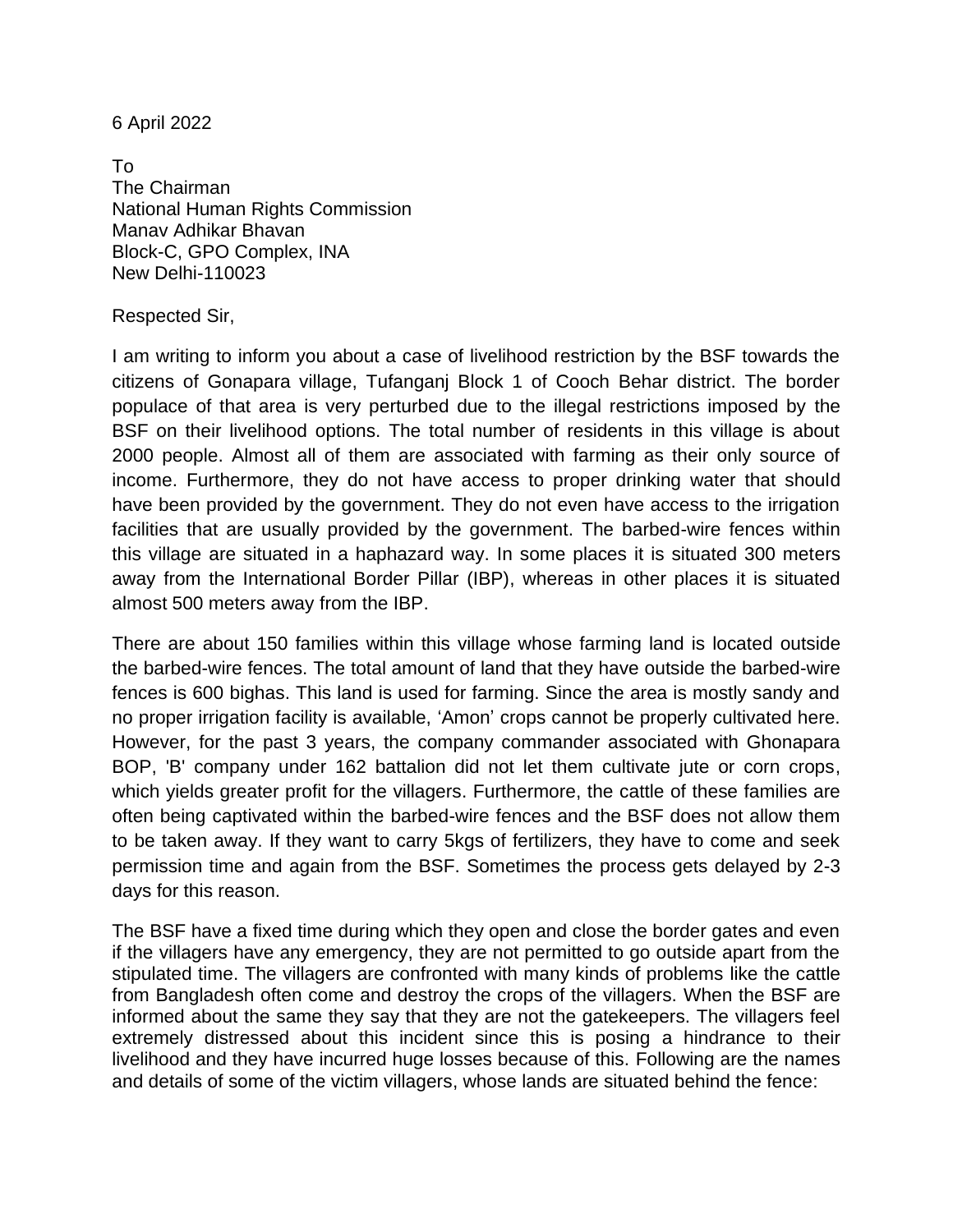| SI.<br>No.     | Name of land<br>owner | <b>Mouza</b> | <b>Khatian</b> | Plot No.   |
|----------------|-----------------------|--------------|----------------|------------|
|                | Hajrat Ali            | Krishnapur   | 1491           | 8666       |
| 2              | Naosad Ali            | Krishnapur   | 1086           | 662        |
| $\mathbf{3}$   | Hasmat Ali            | Krishnapur   | 3332           | 4385, 4827 |
| $\overline{4}$ | Khalil Khan           | Krishnapur   | 857            | 4561       |
| 5              | <b>Ikramul Haque</b>  | Krishnapur   | 1131           | 4705       |

On 1.02.2022 they filed a written complaint to the DM of Cooch Behar, the Sub-Divisional Officer of Tufanganj Sub-Division and the Block Development Officer of Tufanganj – I Block regarding the issue. However, the BDO of Tufanganj – I Block and SDO of Tufanganj Sub-Division did not register the complaint citing the reason of corona virus and have not contacted them henceforth. The Cooch Behar DM, though registered the complaint, didn't take any action regarding the matter. Therefore, there has been no progress regarding this issue.

This is a gross violation of Article 21 and 19 of the Indian Constitution which reads as "No person shall be deprived of his life and liberty except according to procedure established by law" and "All citizens shall have the rights to move freely throughout the territory of India" respectively and Article 12 of the International Covenant on Civil and Political Rights and the goal number 8 and 16 of the United Nations Sustainable Development Goals, which Government of India has taken pledge to adhere with.

I request your urgent intervention in this case by fulfilling these demands of the villagers

- The BSF should not restrict the life and livelihood of the villagers, particularly the farmers who have their land within the barbed-wire fences
- BSF and administration must follow the observation made by the NHRC on 16-17 February 2012.
- The farmers should be provided with proper agricultural support
- The farmers should be compensated for the financial losses that they incurred due to the illegal restrictions by the BSF.
- The BSF should be posted outside the village, at the zero point (through the IBP) so that they cannot meddle in the villagers' affairs.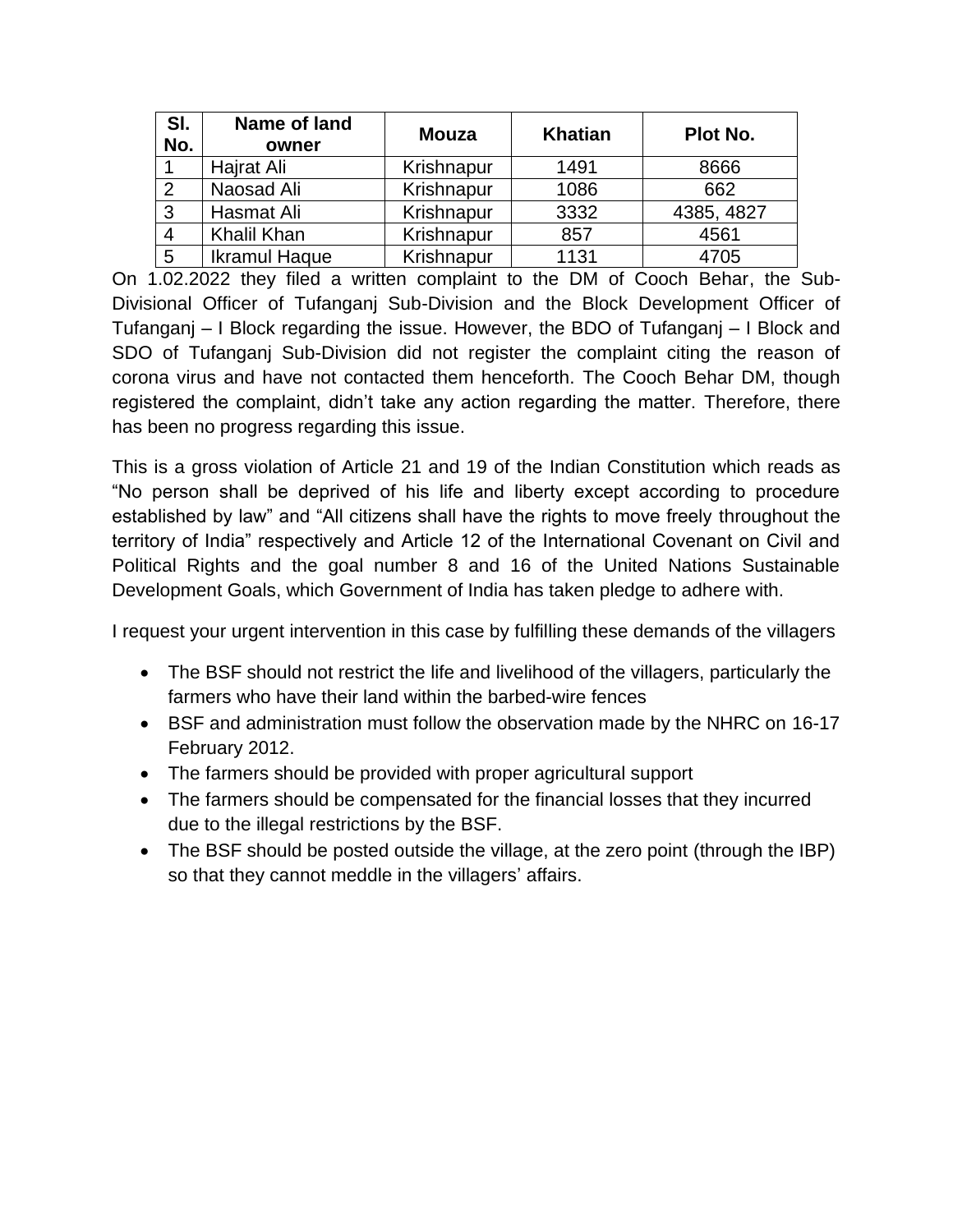| 5a             | জয়নাল সেব             | ঐ                | 9847678           | 550        | 与国           | 8                        | 9636980099                   |
|----------------|------------------------|------------------|-------------------|------------|--------------|--------------------------|------------------------------|
| ২০             | আঃ ৰালেক মঙল           | जी               | 5625              | 250        | 9.00         | Ъ                        | かどかぜかるとどがる                   |
| $\lambda$      | সাজাহান মণ্ডল          | $\mathfrak{D}$   | 2050              | २२०        | 900          | 38                       | 8699665006                   |
| ২২             | সামসুল হক              | ত্র              | SOb-6             | 250        | 505          | ٩                        | 96096998                     |
| ২৩             | মোঃ নওশাদ আলী          | जे               | २०११/२७२१         | 250        | 20.8a        | 8                        | १००२३४४३८०                   |
| 38             | ময়নাল সেখ             | $\mathbf{a}$     | ২৯৬৩              | 520        | $0.05$ म     | 8                        | 900599.9999                  |
| ২৫             | মোবারক হোসেন           | 亩                | 7008              | 550        | $80 - 1$     | ۵                        | 8050806P6P                   |
| ২৬             | আজগর আলী               | ত্র              | 906               | 520        | ২৮৩ শ        | Ъ                        | あるのだめのそとめだ                   |
| 29             | সান্দাম সেক            | ঐ                | $8a\ 50/8a\ 55$   | 550        | 3대 비         | 8                        | 0006606P66                   |
| ২৮             | হজরত আলী               | এ                | 5823              | 520        | $0.08 - 1$   | 55                       | 900599999                    |
| 45             | বাৰেয়া ৰেঙ্গা         | 田                | 3986              | 520        | C2           | $\alpha$                 | 8111011221                   |
| ಠಂ             | <b>UNITER A STRING</b> | $\omega$         | 2344              | 520        | 0020200      | 8                        | 9933060186                   |
| $\circ$        | TERY-(LAND STITLE      | $\omega$         | 2026              | 220        | $O. QO$ and  | $\Omega$                 | 9002795758                   |
| ৩২             | carried stand algori   | ধাদিমানী         | (28/020)          | 222        | 04.30        | $\overline{\mathbf{8}}$  | 7586821592                   |
| ৩૭             | (2713807)              | $\mathbf{H}$     | D22U              | 223        | しひみ          | $\overline{\mathcal{F}}$ | 7797555274                   |
| 68             | THIS INTO LEPASTE      | 53               | 269               | 323        | $3.86$ cas   | V                        | 9749686485                   |
| OC             | <b>WAR PLAL</b>        | n                | 445               | 523        | 2.10000      | $\overline{4}$           | 7602606357                   |
| ಅಆ             | CATTANT 21 GAT         | $\boldsymbol{n}$ | 443               | 矽          | 11124        | 4                        | n                            |
| PQ             | LOUGHALANDI            | 3-213970         | GUCC              | 720        | 0.56         | 5                        | 9547353324<br>$\overline{u}$ |
| <b>ob</b>      | Calendar Asta          | $\mathbf{L}$     | 0400              | 520        | 0.04<br>0.66 | $\overline{6}$<br>G      |                              |
| 0.5            | $215470$ $cylal$       | $^{\prime}$      | 0002              | D20        | 0.06         | $\overline{\mathbf{2}}$  | 4<br>L                       |
| 80             | 2751513 Carport        | $\mu$            | $26 - 80$<br>0902 | D20<br>520 | 0.66         | 6                        |                              |
| 85             | 444<br>herctre         | $\mu$            | 0300              | 220        | 0.58         | 4                        | H<br>H                       |
| 83             | গ্ৰামেজা বিষয          | $\nu$            |                   |            |              |                          |                              |
| 85             |                        |                  |                   |            |              |                          |                              |
| 88             |                        |                  |                   |            |              |                          |                              |
| <b>B</b>       |                        |                  |                   |            |              |                          |                              |
| 89             |                        |                  |                   |            |              |                          |                              |
| 89             |                        |                  |                   |            |              |                          |                              |
| 8r             |                        |                  |                   |            |              |                          |                              |
| 8 <sub>b</sub> |                        |                  |                   |            |              |                          |                              |
| 00             |                        |                  | Pag 2             |            |              |                          |                              |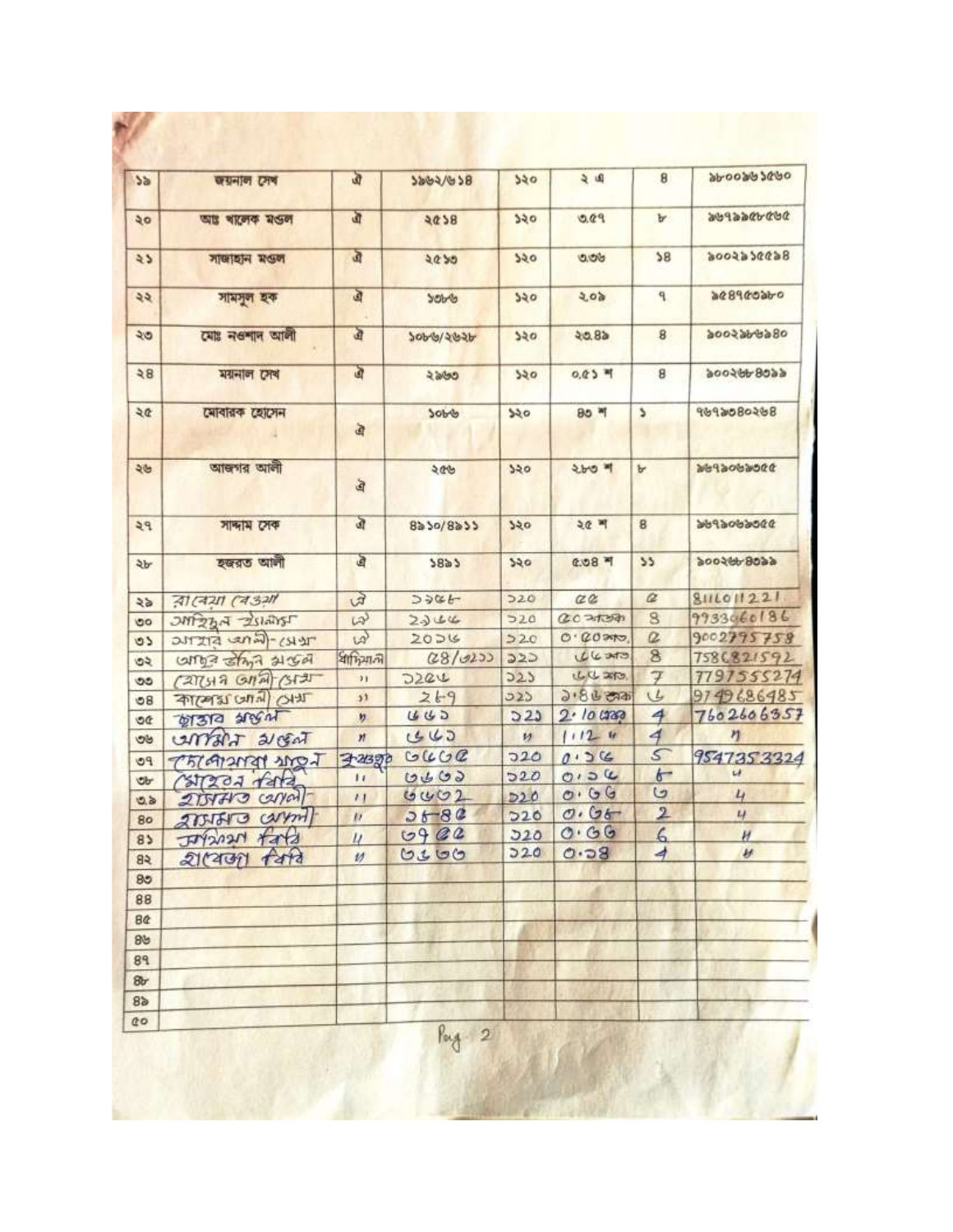| আমরা সীমান্তবাসী |  |  |
|------------------|--|--|
|                  |  |  |

কৃষ্ণপুর গ্রাম কমিটি<br>ব্লক :- তুকানগান্ত ১, তুকানগঞ্জ,কোচবিহার

| 承                             | 궤제               | ग्रीण   | গতিয়ান নং | UW.<br>国时 | জমিরপরিমান          | পরিবারের<br>সদস্য   | राणन नार    |
|-------------------------------|------------------|---------|------------|-----------|---------------------|---------------------|-------------|
| ۵                             | আয় হামিদ মিঞা   | कुमाणूत | 55a        | 340       | $5.00$ $\pm$        | ¢                   | 9606829046  |
| $\mathfrak{p}$                | ময়নাল সেক       | à       | 586/5      | 520       | OO A                | 8                   | 6894607680  |
| ۰                             | আঃ করিম মিঞা     | 面       | 382        | 550       | toto                | ર                   | 92256539    |
| 8                             | আব্দুল হাই দেখ   | 盈       | 360/3029   | 340       | $200$ of            | ¢                   | 9000800022  |
| ¢                             | রাইতন বিবি       | खे      | ुश्छ       | 520       | $0.80$ $M$          | $\epsilon$          | 9060800b22  |
| $\mathfrak{S}$                | কাবেল উদ্দিন     | 卤       | ob@        | 320       | 0,52.9              | $\mathfrak{p}$      | 6889563864  |
| ٩                             | আৰু সামা সেৰ     | এ       | obbb       | 520       | $0.55$ $*$          | $\ddot{\mathbf{z}}$ | codoodsoods |
| $\mathbf{b}$                  | জুৰার আলী সেব    | ঐ       | 60b        | 320       | b3                  | Ъ                   | codoogroop  |
| $\Delta$                      | মকবুল হোসেন সেখ  | 卤       | 5000       | 520       | 0.924               | Ъ                   | 99960603036 |
| 50                            | আবুল হোসেন সেখ   | ঐ       | 590        | 520       | $50 - 7$            | 8                   | 106099888   |
| 55                            | खबाद भड़न        | ঐ       | 5992       | 550       | 208                 | $\mathfrak b$       | 5998548977  |
| $\overline{\mathcal{L}}$      | আব্দুল ছালাম সেব | बे      | 65         | 520       | 0.25                | $\mathfrak{S}$      | 6836226823  |
| 50                            | মোজাস্থেল সেখ    | बे      | 3869       | 520       | <b>BB</b> 7         | 8                   | 6988602320  |
| 58                            | মোজাস্মেল সেখ    | ঐ       | 520        | 350       | ৩৩ শ                | 8                   | 6988602790  |
| 50                            | আবুল হোসেন       | बै      | 5089       | 320       | $2.89$ d            | ¢                   | 9489288005  |
| 36                            | করিম মণ্ডল       | ত্র     | 363        | 320       | 96                  | 8                   | 6008858804  |
| 39                            | জমিরুদ্দিন সেখ   | ঐ       | 5292       | २२०       | <b>B</b> di         | Ъ                   | 996086096   |
| $\mathcal{Y}_{\!\mathcal{T}}$ | নুমুক্তদিন সেব   | 卤       | 3990       | 320       | $00$ $\overline{q}$ | 8                   | ADSOCCORP   |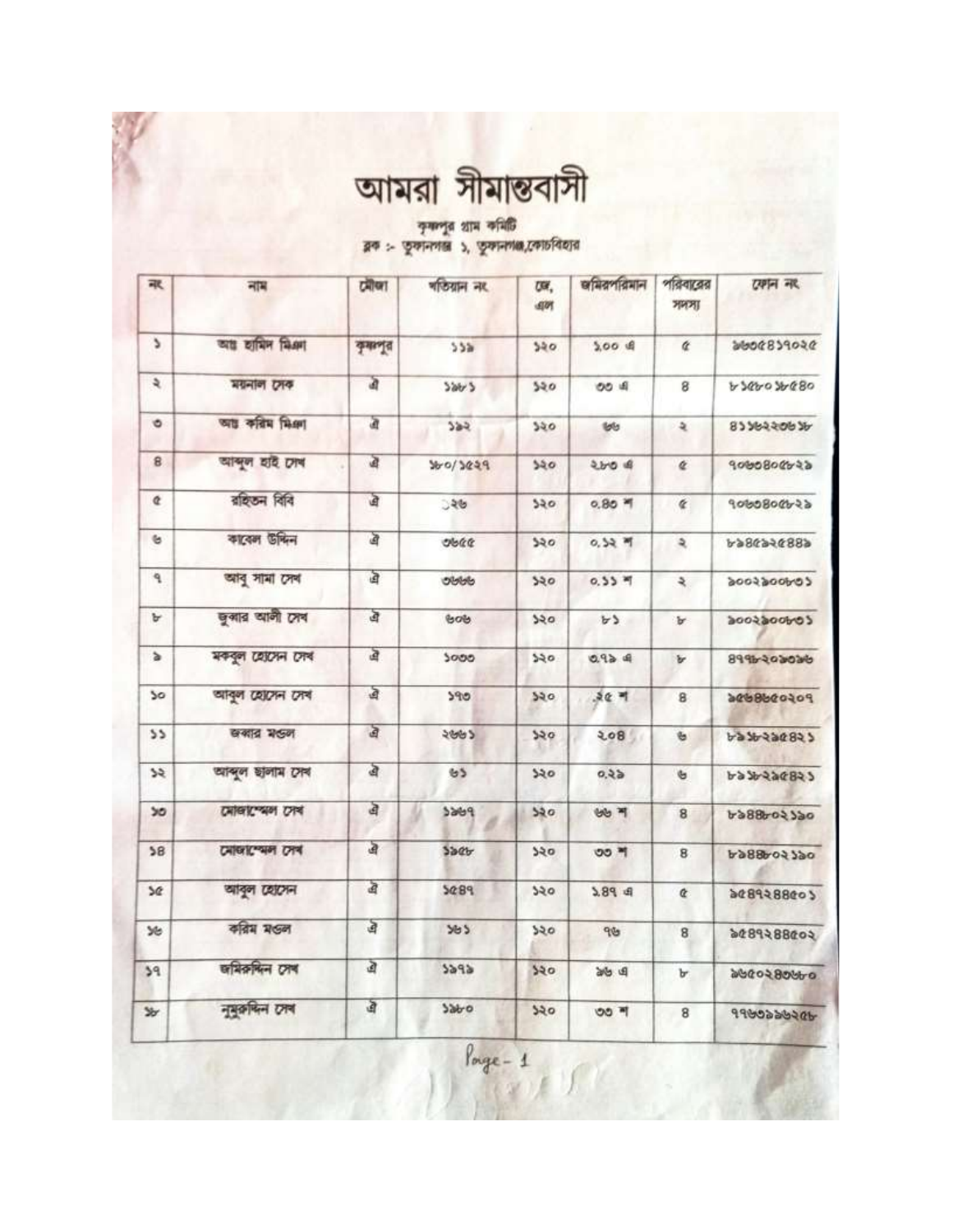|                                                                                                                                                                                                                                                                                                                                                                                                                                                          | আমরা সীমান্তবাসী                                                                                                                                                                                                                                                                                                                                                                                                                                                                                                                                                                          |
|----------------------------------------------------------------------------------------------------------------------------------------------------------------------------------------------------------------------------------------------------------------------------------------------------------------------------------------------------------------------------------------------------------------------------------------------------------|-------------------------------------------------------------------------------------------------------------------------------------------------------------------------------------------------------------------------------------------------------------------------------------------------------------------------------------------------------------------------------------------------------------------------------------------------------------------------------------------------------------------------------------------------------------------------------------------|
|                                                                                                                                                                                                                                                                                                                                                                                                                                                          | কৃষ্ণপুর গ্রাম কমিটি<br>রক:-তুফানগঞ্জ -১, তুফানগঞ্জ,কোচবিহার                                                                                                                                                                                                                                                                                                                                                                                                                                                                                                                              |
| <b>JATES SETAL</b><br>ABRO ANDREW CAS<br>8/ Grazo 2013to<br>4 QNZ+BHQ<br>A sero cural<br>91<br>$\mathcal{F}$<br>225<br>अध्याकि मिश्र<br>৯/<br>DO/ Hatisor manda<br>DOV CENTERATED 17/25<br>>21 Abdul Salam sekh<br>56) Abbel Rafek man<br>08/ - 52 5 27 0 5 1 mg 6 5 4 2<br>54/ 5414 21 JM<br>Jel zinter Gorzafor<br>$391$ GN: -2017-3110<br>by (20% room over)<br>34/9935H001W<br>$20/25$ and $41$ and $7$<br>23/ 21 Room DRESIA<br>$22/6901 + 6870775$ | $\begin{picture}(20,20) \put(0,0){\line(1,0){10}} \put(15,0){\line(1,0){10}} \put(15,0){\line(1,0){10}} \put(15,0){\line(1,0){10}} \put(15,0){\line(1,0){10}} \put(15,0){\line(1,0){10}} \put(15,0){\line(1,0){10}} \put(15,0){\line(1,0){10}} \put(15,0){\line(1,0){10}} \put(15,0){\line(1,0){10}} \put(15,0){\line(1,0){10}} \put(15,0){\line(1$<br>28/ 21 PM m 214<br>2019 2020 23/00/2<br>24/ Hadil Mottalib Marclal<br>291 Md: Fojar Ali Mandal<br>26/<br>$2 - 2/$<br>$\omega$<br>651<br>O2/<br>00/<br>08/<br>O(2)<br>$\omega$<br>69/<br>061<br>$O\frac{3}{2}$<br>801<br>83/<br>82/ |
| 20% Zurferond Carena-                                                                                                                                                                                                                                                                                                                                                                                                                                    | যোগাযোগ নং :- ৯৮০০২৫১৯৪১                                                                                                                                                                                                                                                                                                                                                                                                                                                                                                                                                                  |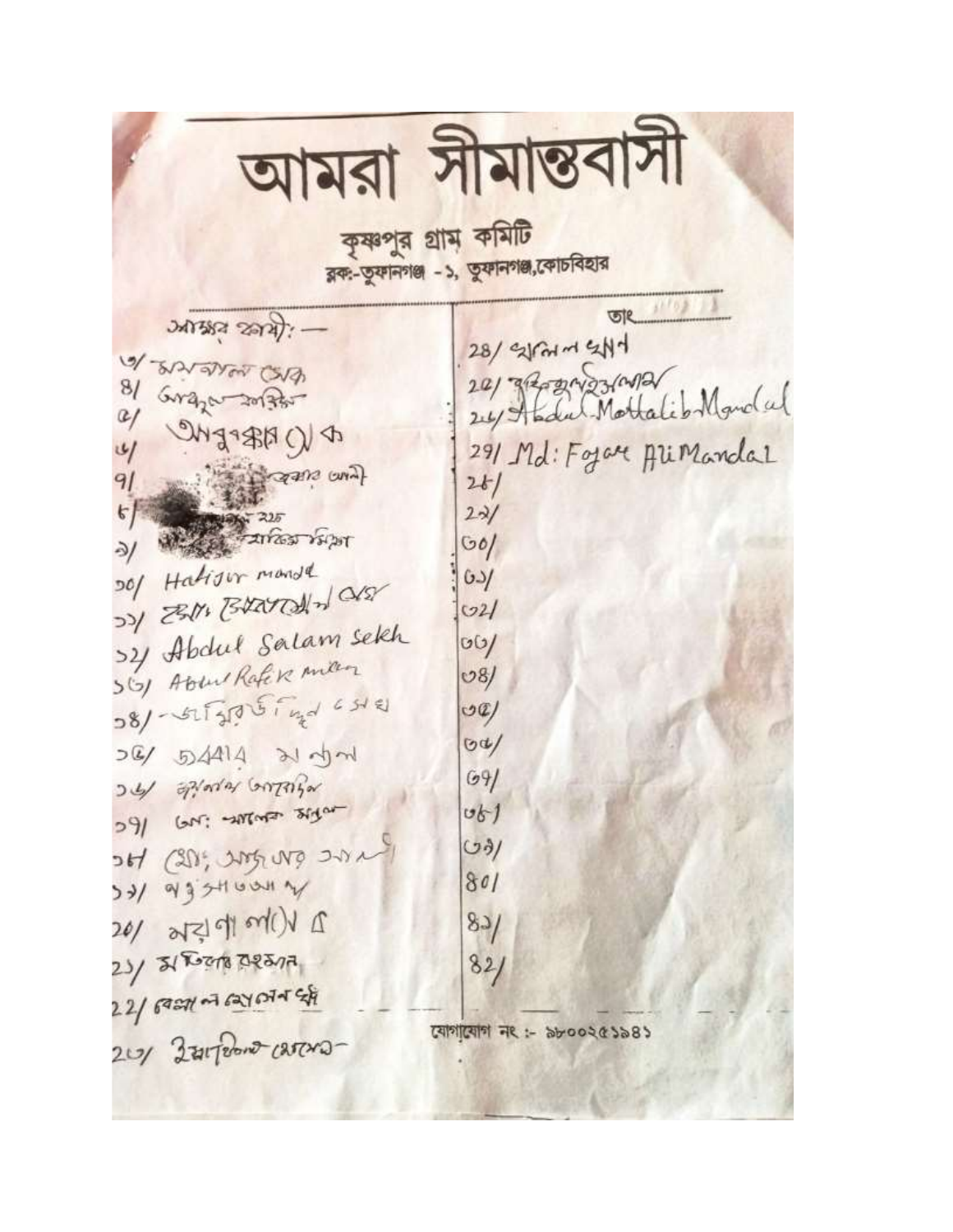আমরা সীমান্তবাসী কৃষ্ণপুর গ্রাম কমিটি রক-তুফানগঞ্জ -১, তুফানগজ,কোচবিহার 01/02/22 कारत- अनुकूल स्थानक, **CONSTRA CANE RUTO** प्रथम अक्ट, (कार्मनशर्द । 3 apple commonce Loanard fauronad anal opferona. TENELETE ons cerer conorara serre avant farana car, argammer distres and organized country through the change was abstracted कार जायदा जाग्यातिक सीवल नियार कवि। क्रमानि कालि, स्थिती enroy BSF कारण- log लक्ष (अर्क कार्टेजिसिन Genrad कार्ड लाएं काम सम्बद्ध निर्वात समय सामार किए मत लगते दिन Cort Facerada Gran 23 212552 argents and errorisfere, wherever some enterprise the engrave pro-जालाह जाडूक्रा कृति कर विवाह रुपुल्कल कहन असालवीय गुम्छ अत्र अन्नावर मार जात्रता कुमिकाकु कतर अपनि ।  $\rightarrow$  13 धनायामाऊ Transfer Campaign Command or 11-ALAR's subjects :- $3/2044$  and  $H$  azral  $Ab$  control as stood asses ா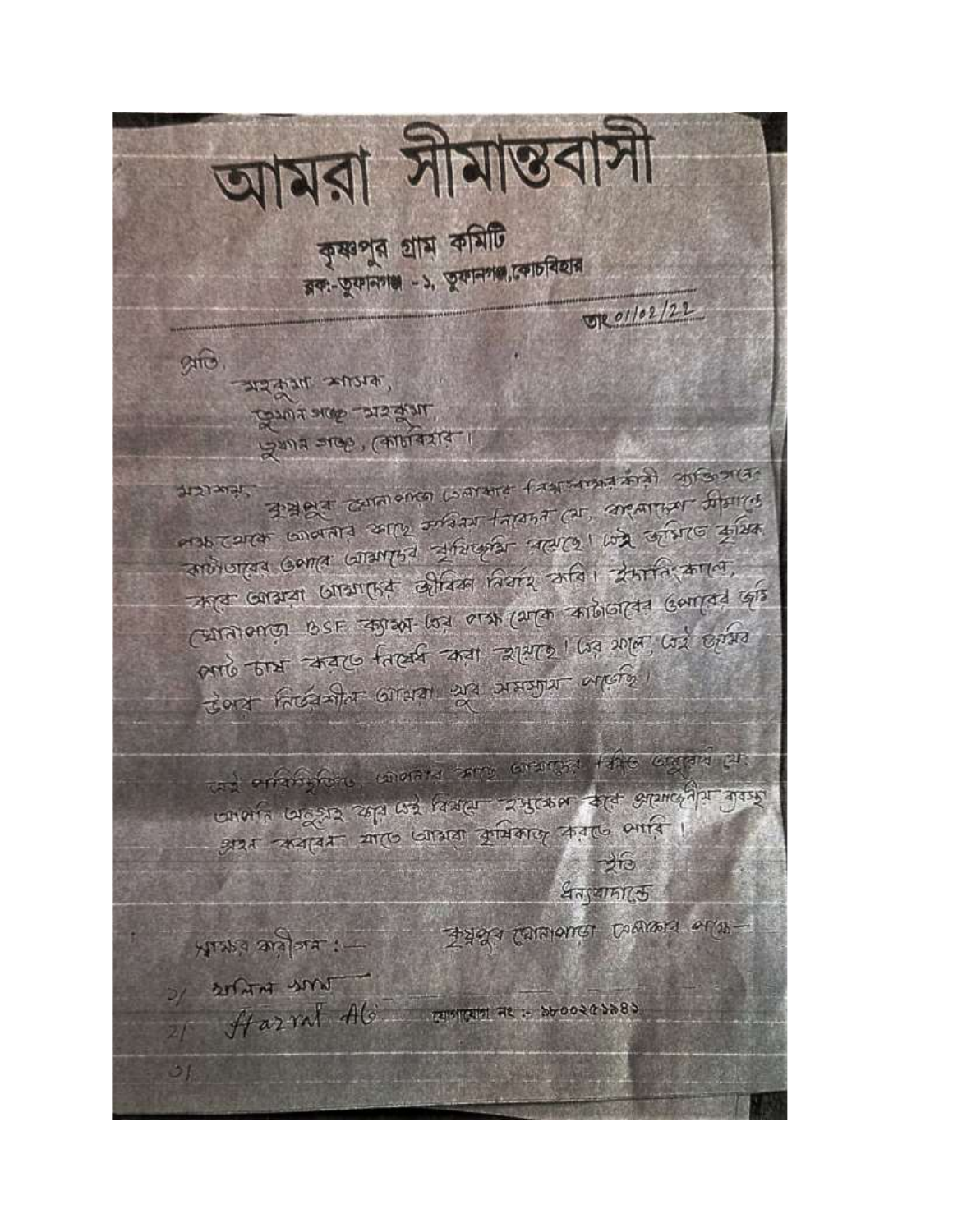আমরা সীমান্তবাসা কৃষ্ণপুর গ্রাম কমিটি রক:-তুফানগঞ্জ - ১. তুফানগঞ্জ,কোচবিহার 5201/02/27  $J_{o}$  $Jhe$   $D.m$ Cedeh Behalt こぼりみりょう कुर्मुस (प्राप्ता emit Lamana fransensivana) कुकिन् eras zara, conorare arro unana lapaza (ar, argana 2 July supported our course oursulig. Fixale since पर्याल कामा कार्यकाल कार्य लायका आयाति लोकका तियोर 2013 । रेमानि कार्ति, (प्रातीलाड़ा BSF गार्श्व 23 Ma (274 Antionida Garriso artife and, 451 En करेट निर्विय क्या शर्माणा जिले गया थाने केसिड़ देख निर्णयामा ख्याभारा खूब ममगुगम लाखाड़। bet elding ales Elevelte 'electricile Ed जनरहारी (या, जानाति जनसर स्वरूप पर्य चित्रप्रा राम 2013 अशिव में बुल्या भरत रहवान, याकि खायत কুমি জাড় করতে থারে।  $-213$ अमेर कर्ते अर: -ধন্যবাদা (ড CELLE CELLULUS CIGUOLES SOES  $\frac{1}{2}$   $\frac{1}{2}$   $\frac{1}{2}$   $\frac{1}{2}$   $\frac{1}{2}$   $\frac{1}{2}$   $\frac{1}{2}$   $\frac{1}{2}$   $\frac{1}{2}$   $\frac{1}{2}$   $\frac{1}{2}$   $\frac{1}{2}$   $\frac{1}{2}$   $\frac{1}{2}$   $\frac{1}{2}$   $\frac{1}{2}$   $\frac{1}{2}$   $\frac{1}{2}$   $\frac{1}{2}$   $\frac{1}{2}$   $\frac{1}{2}$   $\frac{1}{2}$  2/ Hazrnt Ali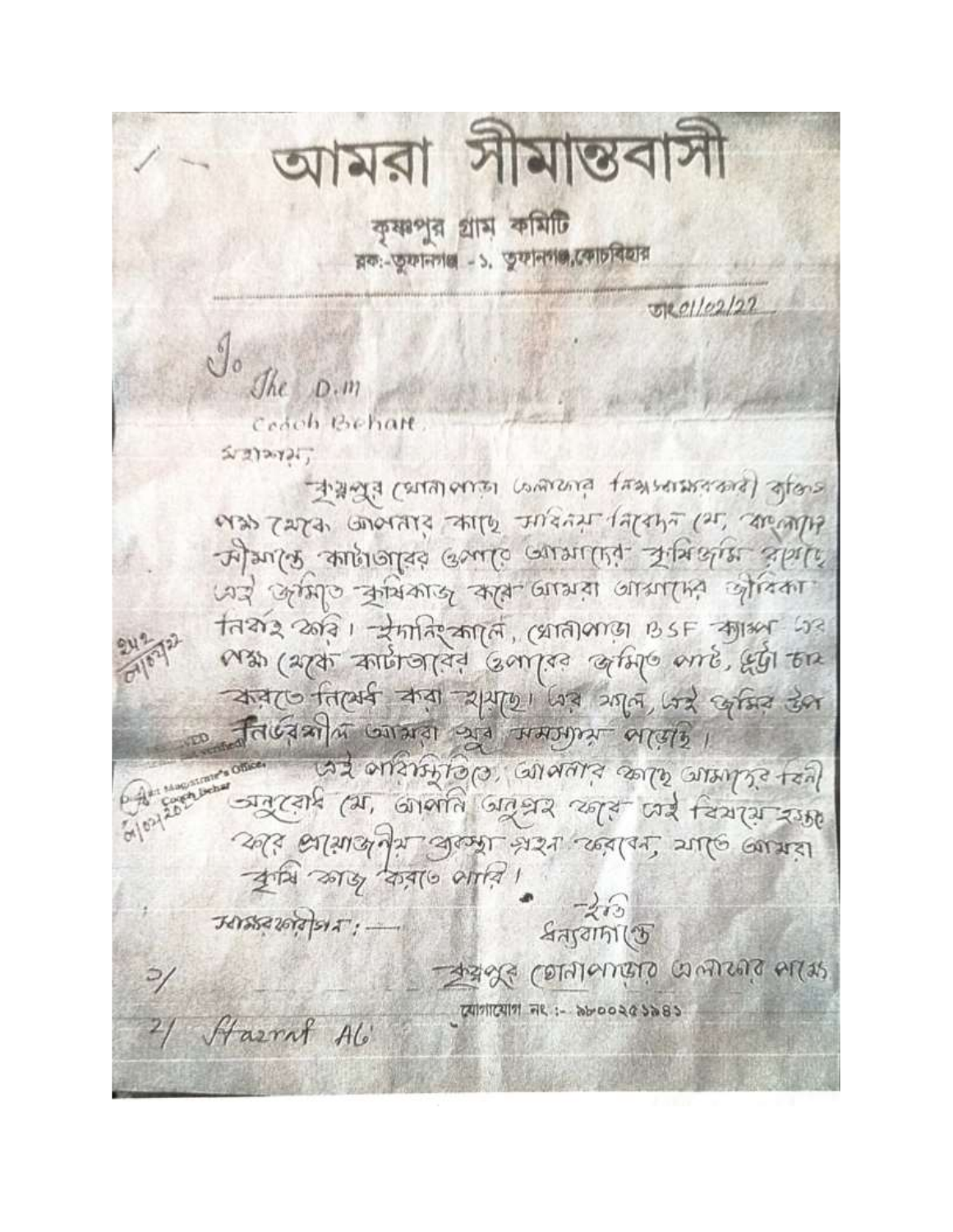আমরা সামান্তব কৃষ্ণপুর গ্রাম কমিটি রক: তুফানগঞ্জ - ১. তুফানগঞ্জ, কোচবিহার  $E[0]/[02]/22$ The  $D.m$ Cedeh Behalt  $5 - 272 - 721$ standa (malausi remova transmanal dians eras rapa conorare arroy tristal fapa (25, anony what shirts finished our about the shirts पर्याल कामराठ कार कार जाया आयामि लोगान नियार करें। समानि कार्ल, (प्रातीलाड़ा BSF कार्या 53 Man (apar antiropia i compre artife ente, Egi Era करेट निर्वित करा शुरुष्ठा जिस आले जिस देश निर्णया में जागरा ग्रेग ममज़ाम लाएंडि। les schener ales sieners coleration par जान रहारे (या, जानाति जानुसर कार्ड पर चियास रख कार आयार रेग्या अरम भरत करायन आणि खायारा কুমি জাড় করা ও সারি।  $-213$ उत्तर खोरीश्रमः ধন্যবাদা (ড  $\rightarrow$  and  $\sim$  algebraic countries. त्यागात्याग नए:- केल ००२८ ५ २८ 21 Harrol Ali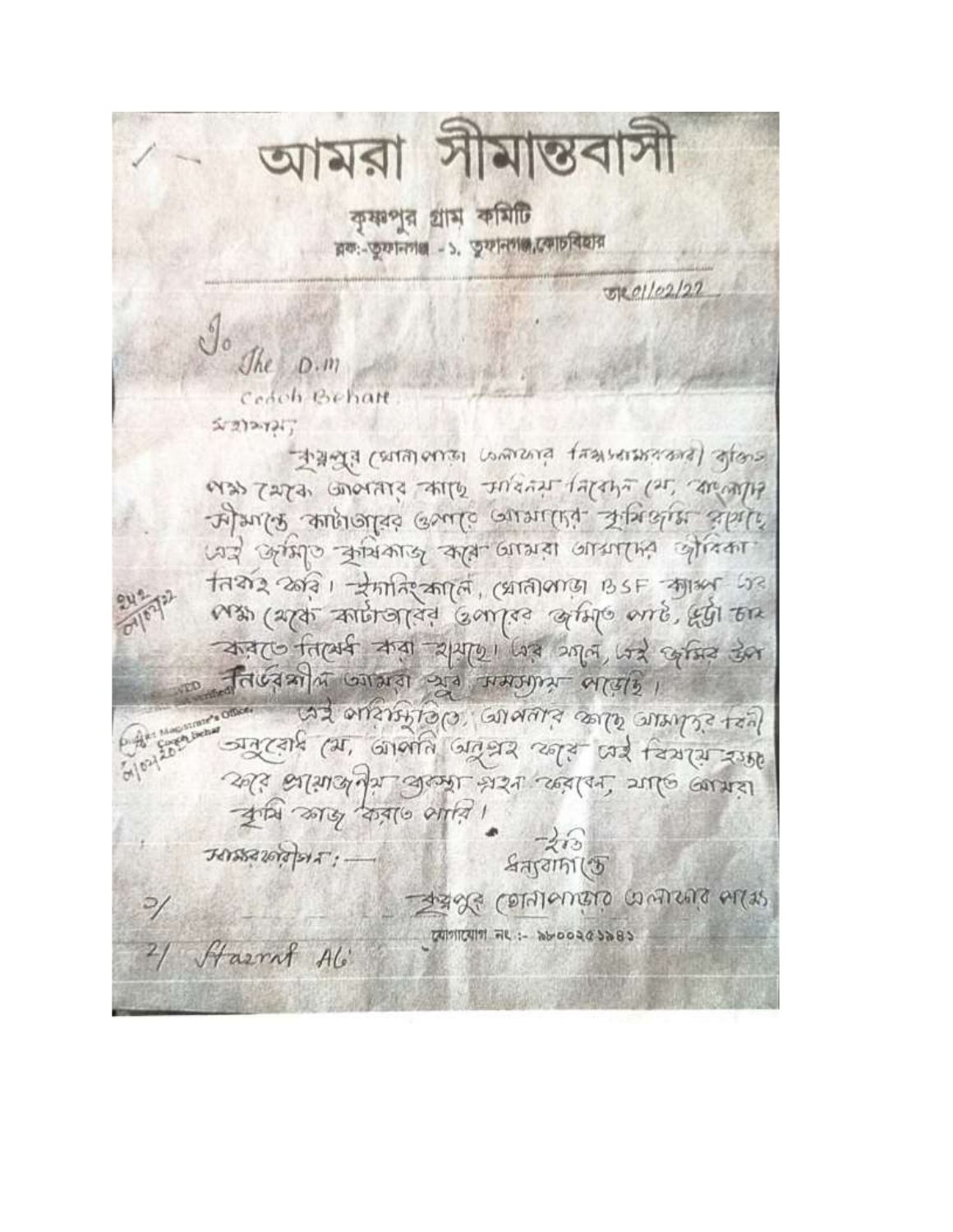| আমরা সীমান্তবাসী |  |  |
|------------------|--|--|
|                  |  |  |

কৃষ্ণপুর গ্রাম কমিটি<br>ব্লক :- তুকানগান্ত ১, তুকানগঞ্জ,কোচবিহার

| 承                             | 궤제               | ग्रीण   | গতিয়ান নং      | UW.<br>国时 | জমিরপরিমান          | পরিবারের<br>সদস্য   | राणन नार    |
|-------------------------------|------------------|---------|-----------------|-----------|---------------------|---------------------|-------------|
| ۵                             | আয় হামিদ মিঞা   | कुमाणूत | 55a             | 340       | $5.00$ $\pm$        | ¢                   | 9606829046  |
| $\mathfrak{p}$                | ময়নাল সেক       | à       | 586/5           | 520       | OO A                | 8                   | 6894607680  |
| ۰                             | আঃ করিম মিঞা     | 面       | 382             | 550       | toto                | ર                   | 92256539    |
| 8                             | আব্দুল হাই দেখ   | 盈       | 360/3029        | 340       | $200$ of            | ¢                   | 9000800022  |
| ¢                             | রাইতন বিবি       | खे      | ुश्छ            | 520       | $0.80$ $M$          | $\epsilon$          | 9060800b22  |
| $\mathfrak{S}$                | কাবেল উদ্দিন     | 卤       | ob@             | 320       | 0,52.9              | $\mathfrak{p}$      | 6889563864  |
| ٩                             | আৰু সামা সেৰ     | এ       | obbb            | 520       | $0.55$ $*$          | $\ddot{\mathbf{z}}$ | codoodsoods |
| $\mathbf{b}$                  | জুৰার আলী সেব    | ঐ       | 60 <sub>0</sub> | 320       | b3                  | Ъ                   | codoogroop  |
| $\Delta$                      | মকবুল হোসেন সেখ  | 卤       | 5000            | 520       | 0.924               | Ъ                   | 99960603036 |
| 50                            | আবুল হোসেন সেখ   | ঐ       | 590             | 520       | $50 - 7$            | 8                   | 106099888   |
| 55                            | खबाद भड़न        | ঐ       | 5992            | 550       | 208                 | $\mathfrak b$       | 5998548977  |
| $\overline{\mathcal{L}}$      | আব্দুল ছালাম সেব | बे      | 65              | 520       | 0.25                | $\mathfrak{S}$      | 6836226823  |
| 50                            | মোজাস্থেল সেখ    | बे      | 3869            | 520       | <b>BB</b> 7         | 8                   | 6988602320  |
| 58                            | মোজাস্মেল সেখ    | ঐ       | 520             | 350       | ৩৩ শ                | 8                   | 6988602790  |
| 50                            | আবুল হোসেন       | बै      | 5089            | 320       | $2.89$ d            | ¢                   | 9489288005  |
| 36                            | করিম মণ্ডল       | ত্র     | 363             | 320       | 96                  | 8                   | 6008858804  |
| 39                            | জমিরুদ্দিন সেখ   | ঐ       | 5292            | २२०       | <b>B</b> di         | Ъ                   | 996086096   |
| $\mathcal{Y}_{\!\mathcal{T}}$ | নুমুক্তদিন সেব   | 卤       | 3990            | 320       | $00$ $\overline{q}$ | 8                   | ADSOCCORP   |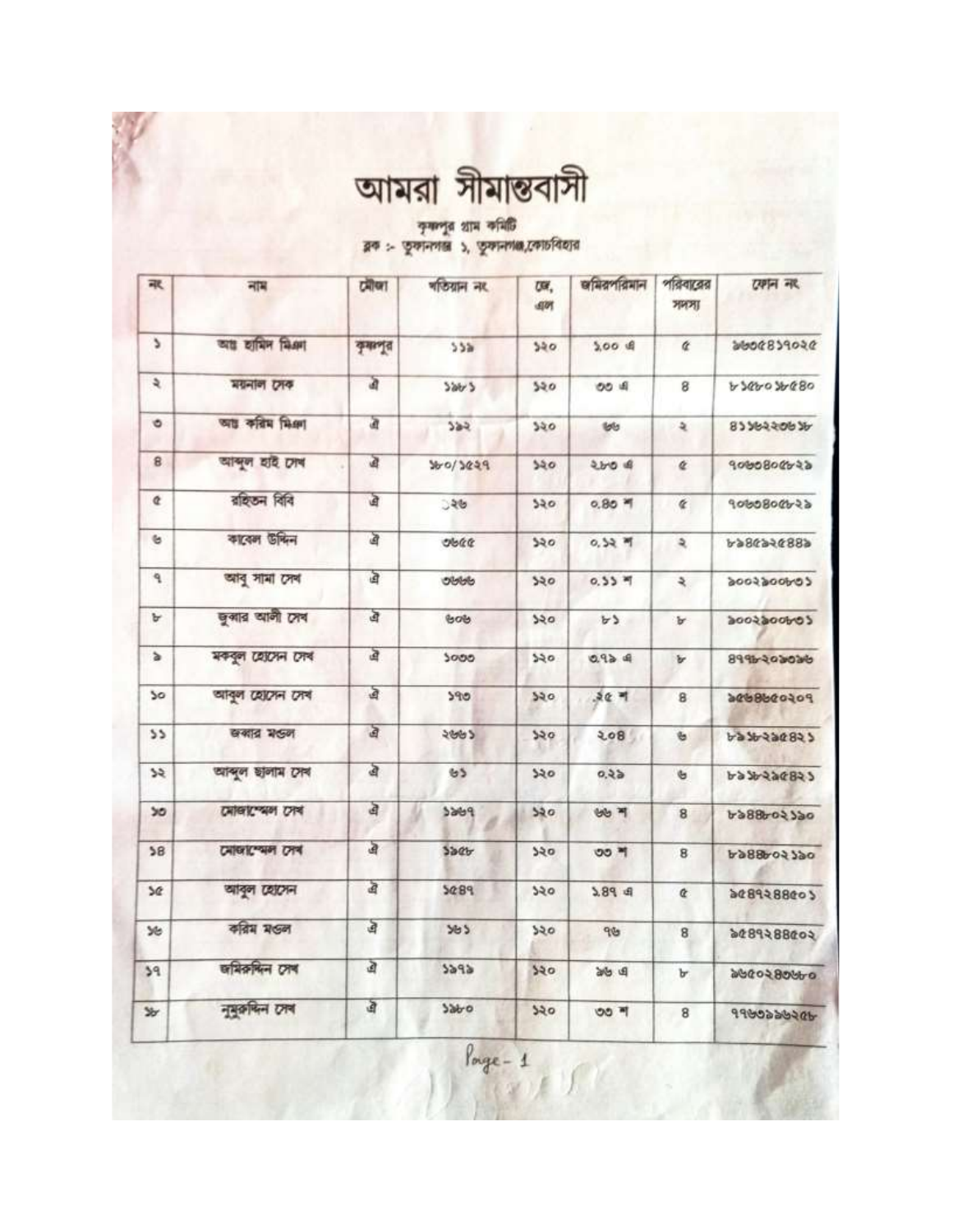| 5a             | জয়নাল সেব             | ঐ                | 9847678           | 550        | 与国           | 8                        | 9636980099                   |
|----------------|------------------------|------------------|-------------------|------------|--------------|--------------------------|------------------------------|
| ২০             | আঃ ৰালেক মঙল           | जी               | 5625              | 250        | 9.00         | Ъ                        | かどかぜかるとどがる                   |
| $\lambda$      | সাজাহান মণ্ডল          | $\mathfrak{D}$   | 2050              | २२०        | 900          | 38                       | 8699665006                   |
| ২২             | সামসুল হক              | ত্র              | SOb-6             | 250        | 505          | ٩                        | 96096998                     |
| ২৩             | মোঃ নওশাদ আলী          | जे               | २०११/२७२१         | 250        | 20.8a        | 8                        | १००२३४४३८०                   |
| 38             | ময়নাল সেখ             | $\mathbf{a}$     | ২৯৬৩              | 520        | $0.05$ म     | 8                        | 900599.9999                  |
| ২৫             | মোবারক হোসেন           | 亩                | 7008              | 550        | $80 - 1$     | ۵                        | 8050806P6P                   |
| ২৬             | আজগর আলী               | ত্র              | 906               | 520        | ২৮৩ শ        | Ъ                        | あるのだめのそとめだ                   |
| 29             | সান্দাম সেক            | ঐ                | $8a\ 50/8a\ 55$   | 550        | 3대 비         | 8                        | 0006606P66                   |
| ২৮             | হজরত আলী               | এ                | 5823              | 520        | $0.08$ শ     | 55                       | 900599999                    |
| 45             | বাৰেয়া ৰেঙ্গা         | 田                | 3986              | 520        | C2           | $\alpha$                 | 8111011221                   |
| ಠಂ             | <b>UNITER A STRING</b> | $\omega$         | 2344              | 520        | 0020200      | 8                        | 9933060186                   |
| $\circ$        | TERY-(LAND STITLE      | $\omega$         | 2026              | 220        | $O. QO$ and  | $\Omega$                 | 9002795758                   |
| ৩২             | carried stand algori   | ধাদিমানী         | (28/020)          | 222        | 04.30        | $\overline{\mathbf{8}}$  | 7586821592                   |
| ৩૭             | (2713807)              | $\mathbf{H}$     | D22U              | 223        | しひみ          | $\overline{\mathcal{F}}$ | 7797555274                   |
| 68             | THIS INTO LEPASTE      | 53               | 269               | 323        | $3.86$ cas   | V                        | 9749686485                   |
| OC             | <b>WAR PLAL</b>        | n                | 445               | 523        | 2.10000      | $\overline{4}$           | 7602606357                   |
| ಅಆ             | CATTANT 21 GAT         | $\boldsymbol{n}$ | 443               | 矽          | 11124        | 4                        | n                            |
| PQ             | LOUGHALANDI            | 3-213970         | GUCC              | 720        | 0.56         | 5                        | 9547353324<br>$\overline{u}$ |
| <b>ob</b>      | Calendar Asta          | $\mathbf{L}$     | 0400              | 520        | 0.04<br>0.66 | $\overline{6}$<br>G      |                              |
| 0.5            | $215470$ $cylal$       | $^{\prime}$      | 0002              | D20        | 0.06         | $\overline{\mathbf{2}}$  | 4<br>L                       |
| 80             | 2751513 Carport        | $\mu$            | $26 - 80$<br>0902 | D20<br>520 | 0.66         | 6                        |                              |
| 85             | 444<br>herctre         | $\mu$            | 0300              | 220        | 0.58         | 4                        | H<br>H                       |
| 83             | গ্ৰামেজা বিষয          | $\nu$            |                   |            |              |                          |                              |
| 85             |                        |                  |                   |            |              |                          |                              |
| 88             |                        |                  |                   |            |              |                          |                              |
| <b>B</b>       |                        |                  |                   |            |              |                          |                              |
| 89             |                        |                  |                   |            |              |                          |                              |
| 89             |                        |                  |                   |            |              |                          |                              |
| 8r             |                        |                  |                   |            |              |                          |                              |
| 8 <sub>b</sub> |                        |                  |                   |            |              |                          |                              |
| 00             |                        |                  | Pag 2             |            |              |                          |                              |